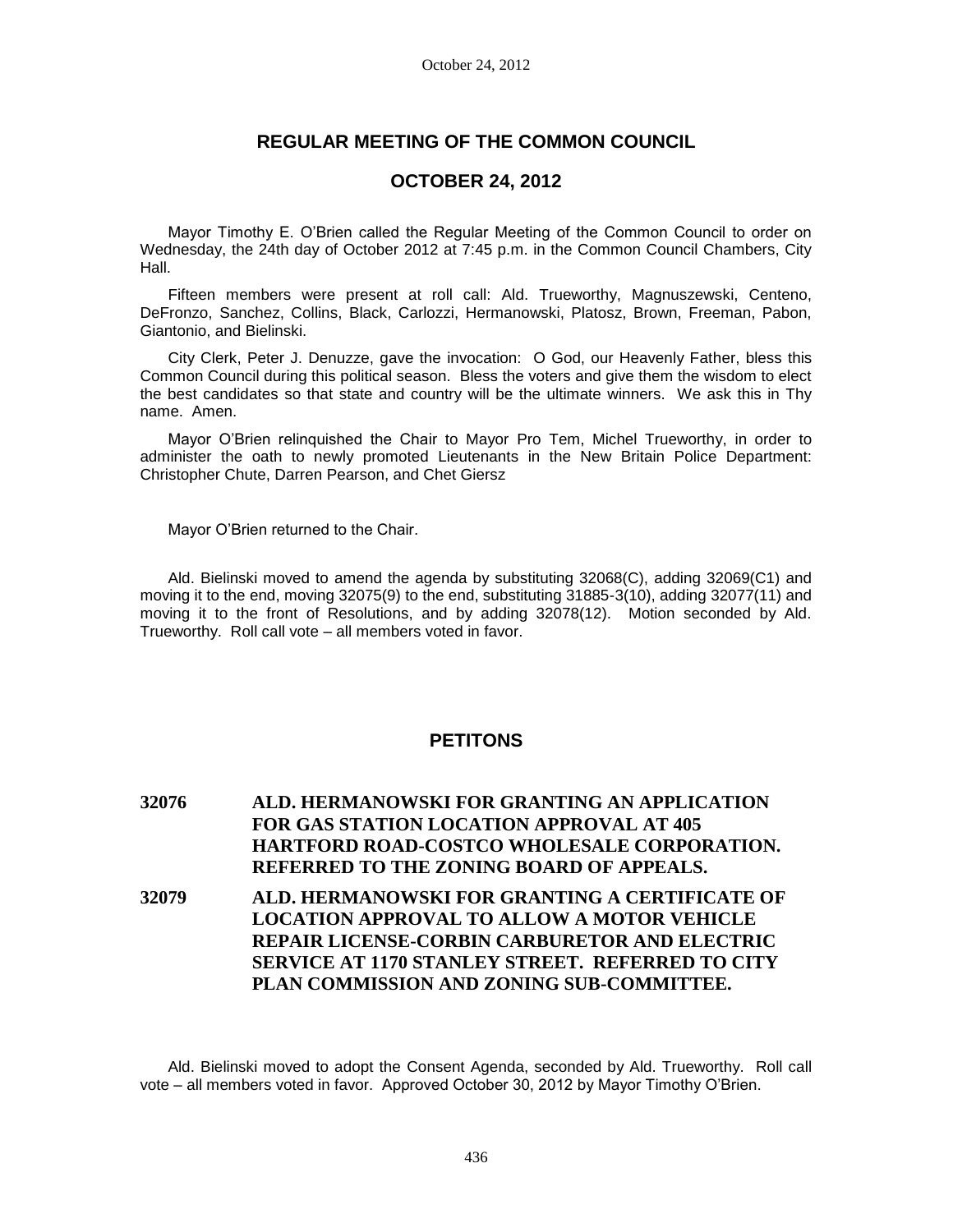# **CONSENT AGENDA**

## **CITY CLERK**

### **32066 RE: CLAIMS FOR INJURIES AND/OR PROPERTY DAMAGE**

To His Honor, the Mayor, and the Common Council of the City of New Britain: the undersigned beg leave to report the following:

### CLAIMANTS NAME

- Heidenis, Barbara by her Attorney A. Jeffrey Somers
- Valdiviezo, Ivan by his Atty. Isaias T. Diaz

Peter J. Denuzze City Clerk

## **CORPORATION COUNSEL**

### **32067 GIUSEPPINA SANSEVERINO V. JERRY CHROSTOWSKI, ET AL**

To His Honor, the Mayor, and the Common Council of the City of New Britain: the undersigned beg leave to report the following:

On October 15, 2012, the Honorable Vanessa L. Bryant, of the United States District Court entered judgment in favor of the City Police Officer Defendants, Jerry Chrostowski, Joseph Lopa, Gerald Hicks, Michael Farrell, Officer Chmura and Detective Anderson. The plaintiff had brought an action pursuant to 42 U.S.C. Section 1983 for illegally entering and searching her home and causing damage as a result, in possession of a search warrant that contained false information, in violation of the Fourth and Fourteenth Amendments to the United States Constitution. The Defendants moved for summary judgment arguing that the search warrant was supported by probable cause and that they are entitled to qualified immunity. The Court ruled that even where the evidence is viewed in the light most favorable to the Plaintiff, there was no genuine dispute that a magistrate would have issued a warrant on the basis of the corrected affidavit as a reasonable officer would believe that probable cause existed. Consequently, the Defendant Officers were entitled to qualified immunity under the Corrected-affidavit doctrine.

> Irena J. Urbaniak City Attorney

## **PURCHASING DEPARTMENT**

### **32068 RE: COOPERATIVE PURCHASING-COMMERCIAL MOWER FOR THE PARKS AND RECREATION DEPT. – STANLEY GOLF COURSE**

To His Honor, the Mayor, and the Common Council of the City of New Britain: the undersigned beg leave to report the following:

In accordance with City Code of Ordinances, Chapter 2, Article VIII, Division 1, Section 2-538 (a), a purchase order was requested for the following under the State of Connecticut's Cooperative Purchasing Plan for the Parks and Recreation Department, Stanley Golf Course.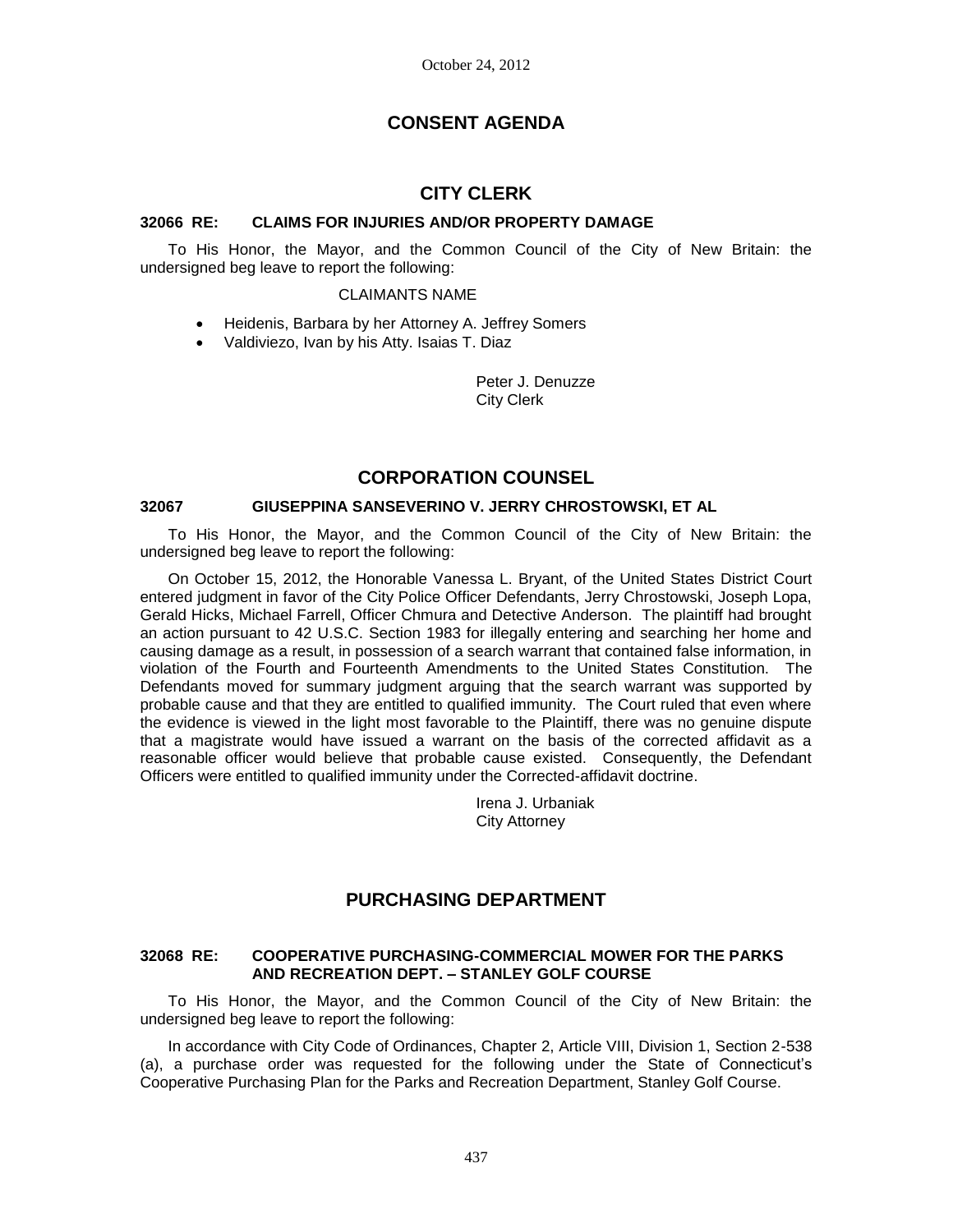| Supplier                    | Item             | Quantity | Price       |
|-----------------------------|------------------|----------|-------------|
| Farmington Valley Equipment | John Deere       |          | \$21.773.60 |
| Farmington, CT.             | Commercial Mower |          |             |

The Parks and Recreation Department, Stanley Golf Course, requested the purchase of one (1) new John Deere Commercial Mower utilizing the State of Connecticut's Contract Award #10PSX0307. The new John Deere Mower will replace an existing Toro Commercial Mower that the Stanley Golf Course has been utilizing for ten (10) years. The existing mower has been breaking down a lot during the golfing season and could not be utilized to cut the grass at the golf course. The parts to make the needed repairs are becoming harder to find and some are no longer available. Funding is available for this purchase in the Park and Recreation Department, Stanley Golf Course account number 201420101-5740, Stanley Golf Course, Other Miscellaneous Equipment.

RESOLVED: That the Purchasing Agent is hereby authorized to issue a purchase order for \$21,773.60 to Farmington Valley Equipment of Farmington, CT for the purchase of a new John Deere Commercial Mower for the Parks and Recreation Department, Stanley Golf Course utilizing the State of Connecticut's Cooperative Purchasing Plan, Contract Award #10PSX0307.

> Jack Pieper Purchasing Agent

## **TAX COLLECTOR**

### **32070 RE: TAX ABATEMENTS, CORRECTIONS AND REFUNDS**

To His Honor, the Mayor, and the Common Council of the City of New Britain: the undersigned beg leave to report the following:

The Collector of Taxes has referred a list of tax abatements, corrections and refunds. Acceptance and adoption is respectfully recommended.

> Cheryl S. Blogoslawski Tax Collector

## **CONSOLIDATED COMMITTEE**

### **32046-1 RE: PROPOSED AMENDMENT TO SEC. 2-872 OF THE ORDINANCES REGARDING PAY SCHEDULE FOR POSITION OF CHIEF OF POLICE**

To His Honor, the Mayor, and the Common Council of the City of New Britain: the undersigned beg leave to report the following:

The Consolidated Committee of the Common Council at a regular meeting and public hearing held on Thursday evening, October 18, 2012 at 7:00 p.m. in the Council Chambers to which was referred the matter of Item #32046 – Code of Ordinances, Article XV, Division 7, Section 2-872 "Qualifications; salary; Chief of Police" be amended regarding Update pay schedule for position of Chief of Police voted to accept as amended and recommend that the following resolution be referred back to the Common Council with a favorable recommendation.

> Alderwoman Suzanne Bielinski Acting Chair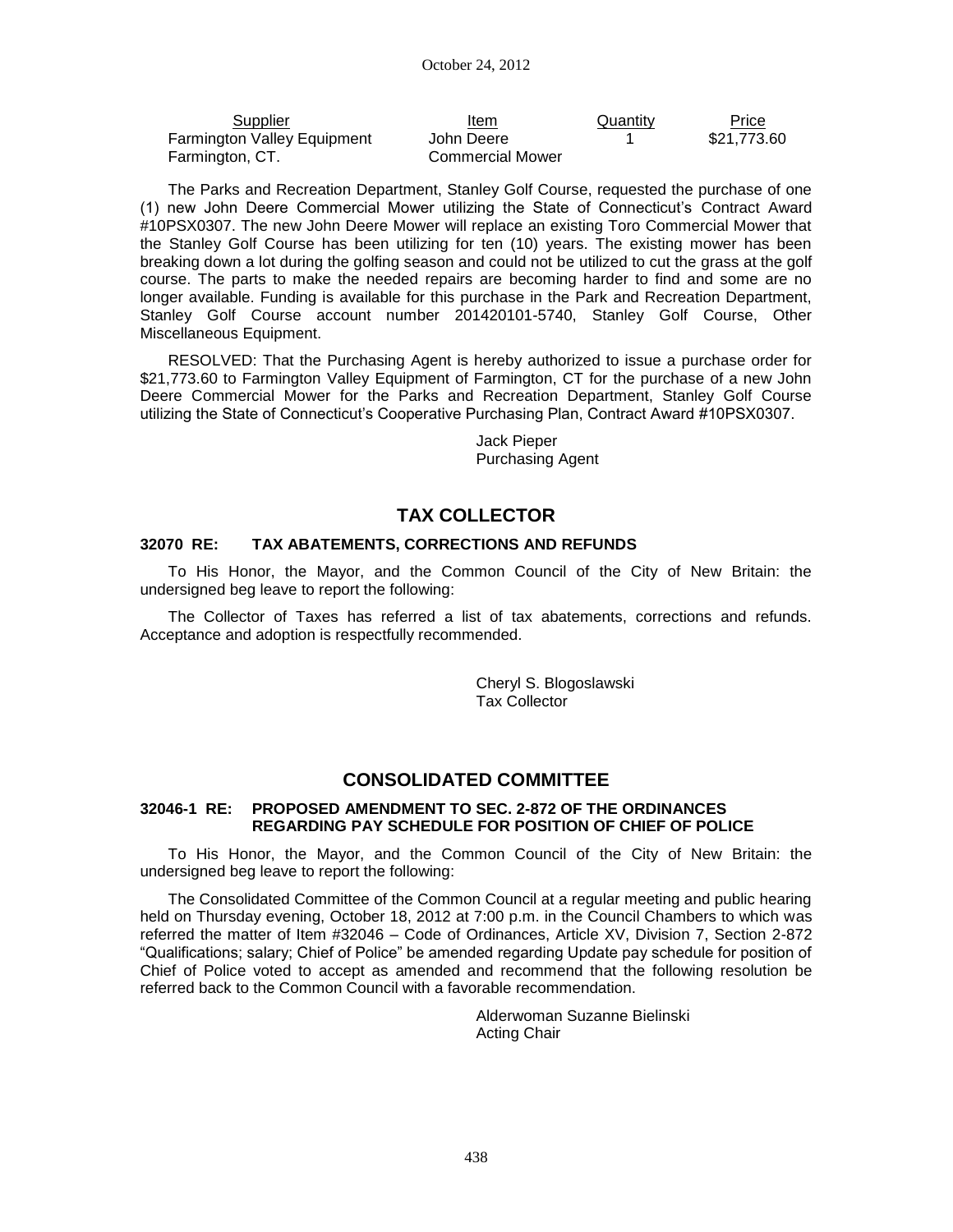### **32063-1 RE: PROPOSED AMENDMENT TO SEC. 15-76 OF THE ORDINANCES REGARDING TOWING AND IMMOBILIZATION OF MOTOR VEHICLES**

To His Honor, the Mayor, and the Common Council of the City of New Britain: the undersigned beg leave to report the following:

The Consolidated Committee of the Common Council at a regular meeting and public hearing held on Thursday evening, October 18, 2012 at 7:00 p.m. in the Council Chambers to which was referred the matter of Item #32063 - Section 15-76 of the Code of Ordinances be amended regarding Towing and immobilization of motor vehicles against which there are outstanding parking citations voted to accept and recommend that the following resolution be referred back to the Common Council with a favorable recommendation.

> Alderwoman Suzanne Bielinski Acting Chair

## **REPORTS OF LEGISLATIVE COMMITTEES, BOARDS, COMMISSINS AND DEPARTMENTS**

### **BOARD OF POLICE COMMISSIONERS**

### **31957-1 RE: "NO PARKING" SIGNS ON RICHARD STREET**

To His Honor, the Mayor, and the Common Council of the City of New Britain: the undersigned beg leave to report the following:

The Acting City Engineer and Traffic Safety Bureau personnel reviewed this request to install "No Parking" signs on Richard Street. Parking is currently allowed on both sides of the street. Access to private driveways is not blocked by parked vehicles, roadway width is sufficient to allow parking, vehicle traffic on this street is minimal and there is no accident history for the area. The Acting City Engineer and Traffic Supervisor recommended this request be denied.

The Board voted to deny this petition to install "No Parking" signs on Richard Street.

Jack W. Ferguson II Clerk of the Board

Ald. Black moved to accept and refer back to the Board of Police Commissioners. Seconded by Ald. Bielinski. So voted. Approved October 30, 2012 by Mayor Timothy E. O'Brien.

### **CONSOLIDATED COMMITTEE**

### **32043-1 RE: POTENTIAL AUTHORIZATION FOR SITING/LEASING OF A COMMUNICATIONS TOWER ADJACENT TO STANLEY GOLF COURSE MAINTENANCE**

To His Honor, the Mayor, and the Common Council of the City of New Britain: the undersigned beg leave to report the following:

The Consolidated Committee of the Common Council at a regular meeting and public hearing held on Tuesday evening, October 18, 2012 at 7:00 p.m. in the Council Chambers to which was referred the matter of Item #32043 – Authorization for siting/leasing of a communications tower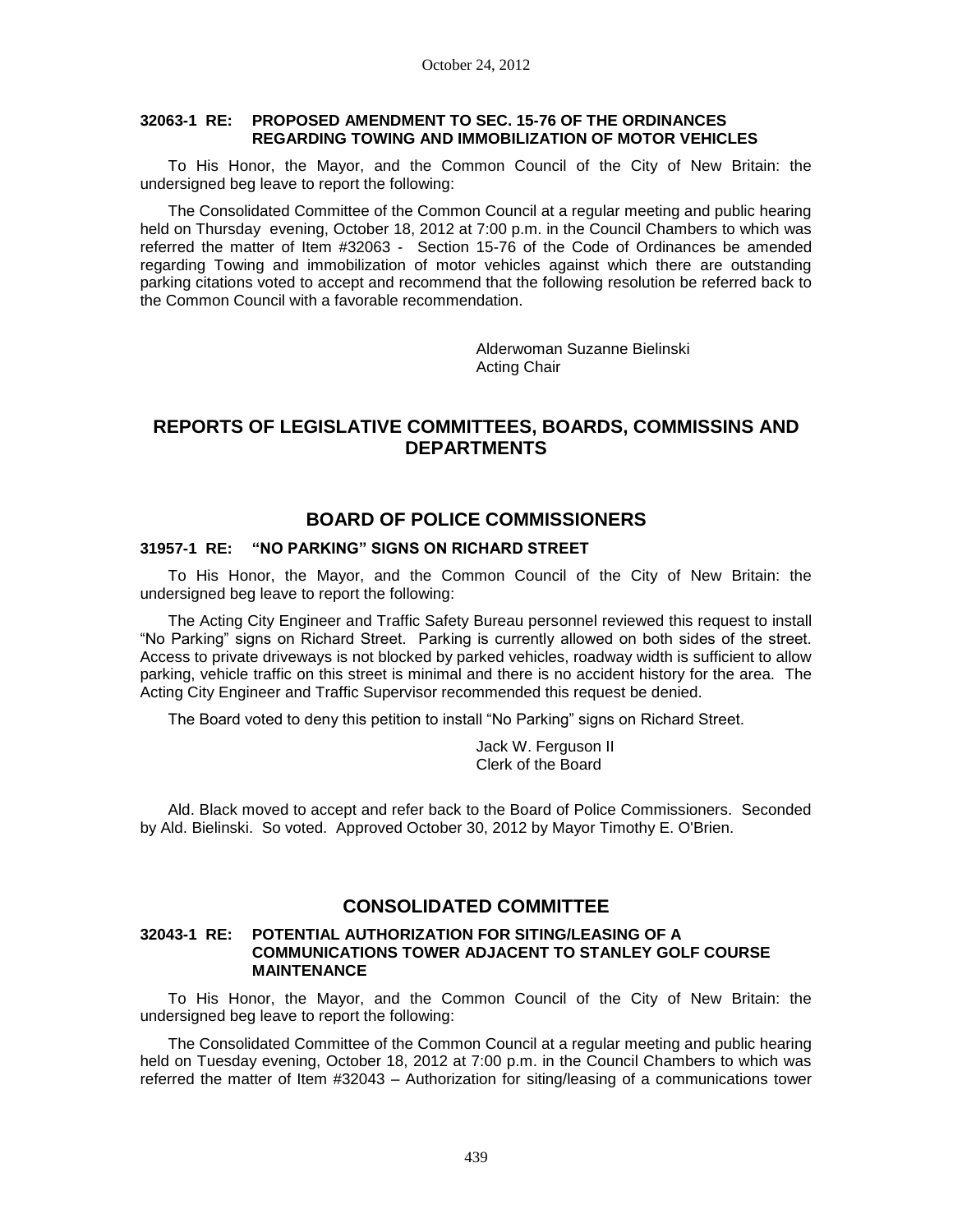adjacent to Stanley Golf Course Maintenance Facility voted to accept and recommend that the following resolution be referred back to the Common Council with a favorable recommendation.

> Alderwoman Suzanne Bielinski Acting Chair

Ald. Trueworthy, Carlozzi, Collins, Brown, Sanchez, Freeman and DeFronzo recused themselves, they did not attend the meeting nor did they listen to the tape. Ald. Bielinski moved to accept, seconded by Ald. Hermanowski. So voted. Approved October 30, 2012 by Mayor Timothy E. O'Brien.

Ald. Trueworthy, Carlozzi, Collins, Brown, Sanchez, Freeman and DeFronzo returned to the Chambers.

### **RESOLUTION**

### **NEW BUSINESS**

#### **32077 RE: PROPOSED AMENDMENT TO THE ORDINANCES ADDING SEC. 14-450 THRU 14-458 REGARDING NIGHTCLUB BUSINESS LICENSE**

*Proposed Amendment on File in Town Clerk's Office.*

Ald. Hermanowski moved to accept and refer to the Committee on Administration, Finance and Law, seconded by Ald. Bielinski. So voted. Approved October 30, 2012 by Mayor Timothy E. O'Brien.

## **RESOLUTIONS RETURNED FROM COMMITTEE**

### **32043-2 RE: AUTHORIZATION FOR THE SITING OF COMMUNICATIONS TOWERS AT THREE SITES: HOSP. OF CENTRAL CT AT GRAND ST. WATER TANK ON ELAM ST. AN AREA ADJACENT TO STANLEY GOLF COURSE**

To His Honor, the Mayor, and the Common Council of the City of New Britain: the undersigned beg leave to recommend the adoption of the following:

Whereas, The City recently acquired a new state of the art radio system for its workforce at a cost in excess of five million dollars; and

Whereas, This new radio system is designed to improve communications and eliminate "dead spots" at various areas in the city with particular emphasis on the Jefferson Heights, North Stanley, and Belvedere/CCSU neighborhoods; and

Whereas, That radio system requires three sites for transmit and receive purposes; and

Whereas, The three sites include the The Hospital of Central Connecticut at 50 Grand Street, the Water Tank on Elam Street, and an area adjacent to the Stanley Golf Course Maintenance facility off Hartford Road; and

Whereas, These sites were the best available sites for radio coverage in the City based on sophisticated engineering studies conducted by both Motorola Solutions and Harris, Inc; and

Whereas, The ability of the system to meet its performance objectives is based on these specific locations for transmitter and receiver sites; and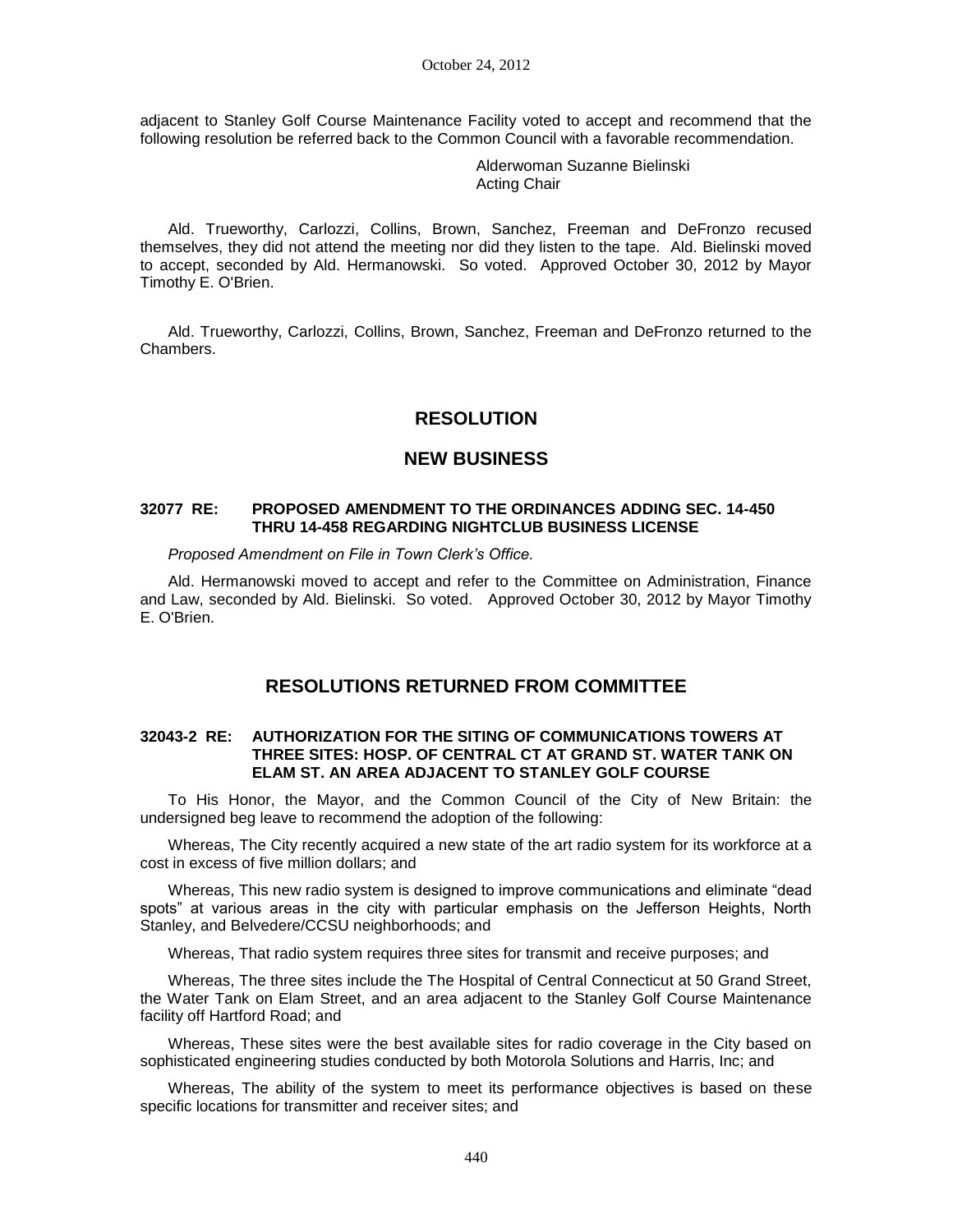Whereas, The City previously selected Global Towers Partners, Inc. as the developer of these sites at no direct cost; and

Whereas, The construction of these sites are critical to the safety of the City's workforce with particular emphasis on the police officers, firefighters, and emergency medical personnel; and

Whereas, Section 40-10-50 of the Zoning Ordinances provides that municipal property shall not be subject to Use Regulations but requires the City to submit a report to the City Plan Commission which shall then report its actions to the Common Council which shall have the power to overrule the action of the City Plan Commission by a vote of not less than two-thirds (2/3) of the entire membership of the Common Council; NOW, THEREFORE, BE IT

Resolved That this request be referred to the City Plan commission in accordance with Section 40-10-50 of the Zoning Ordinances; and be it further

Resolved That authorization is granted to construct and operate communications facilities at all three facilities on behalf of the City of New Britain.

#### Alderwoman Suzanne Bielinski

Ald. Trueworthy, Carlozzi, Collins, Brown, Sanchez, Freeman and DeFronzo recused themselves – they did not attend the meeting, nor did they listen to the tape. Ald. Bielinski moved to accept, adopt and refer to the Parks and Recreation Commission, seconded by Ald. Hermanowski. So voted. Approved October 30, 2012 by Mayor Timothy E. O'Brien.

Ald. Trueworthy, Carlozzi Collins, Brown, Sanchez, Freeman and DeFronzo returned to the Chambers.

#### **32046-2 RE: AMENDMENT TO SEC. 2-872 OF THE ORDINANCES – QUALIFICATIONS; SALARY; CHIEF OF POLICE**

To His Honor, the Mayor, and the Common Council of the City of New Britain: the undersigned beg leave to recommend the adoption of the following:

RESOLUTION SUMMARY: To update the pay schedule for the position of Chief of Police in anticipation of recruitment in accordance with Article VIII, Section 2 (f) of the City of New Britain Charter.

BE IT ORDAINED BY THE COMMON COUNCIL OF THE CITY OF NEW BRITAIN that the Code of Ordinances, Article XV, Division 7, Section 2-872 "Qualifications; salary; Chief of Police" be amended to read as follows (inserted text appears in underline; deleted text appears with a strikethrough; and new sections begin with the word {New}):

Section 2-872. Qualifications; salary; Chief of Police

- a.) The qualifications for the position of Chief of Police shall be the following: A bachelor's degree from an accredited institution in criminal justice, police science, public administration or a related academic field and ten (10) or more years of progressive, responsible, law enforcement administration experience, preferably in an urban community. A master's degree in a related field will substitute for one (1) year of experience.
- b.) (New The salary for Chief of Police shall be according to the following compensation schedule:

| Step 1 | \$77,590 | \$114,852 |
|--------|----------|-----------|
| Step 2 | \$80,694 | \$119,446 |
| Step 3 | \$83,921 | \$124,224 |
| Step 4 | \$87,278 | \$129,193 |
| Step 5 | \$90,769 | \$134,361 |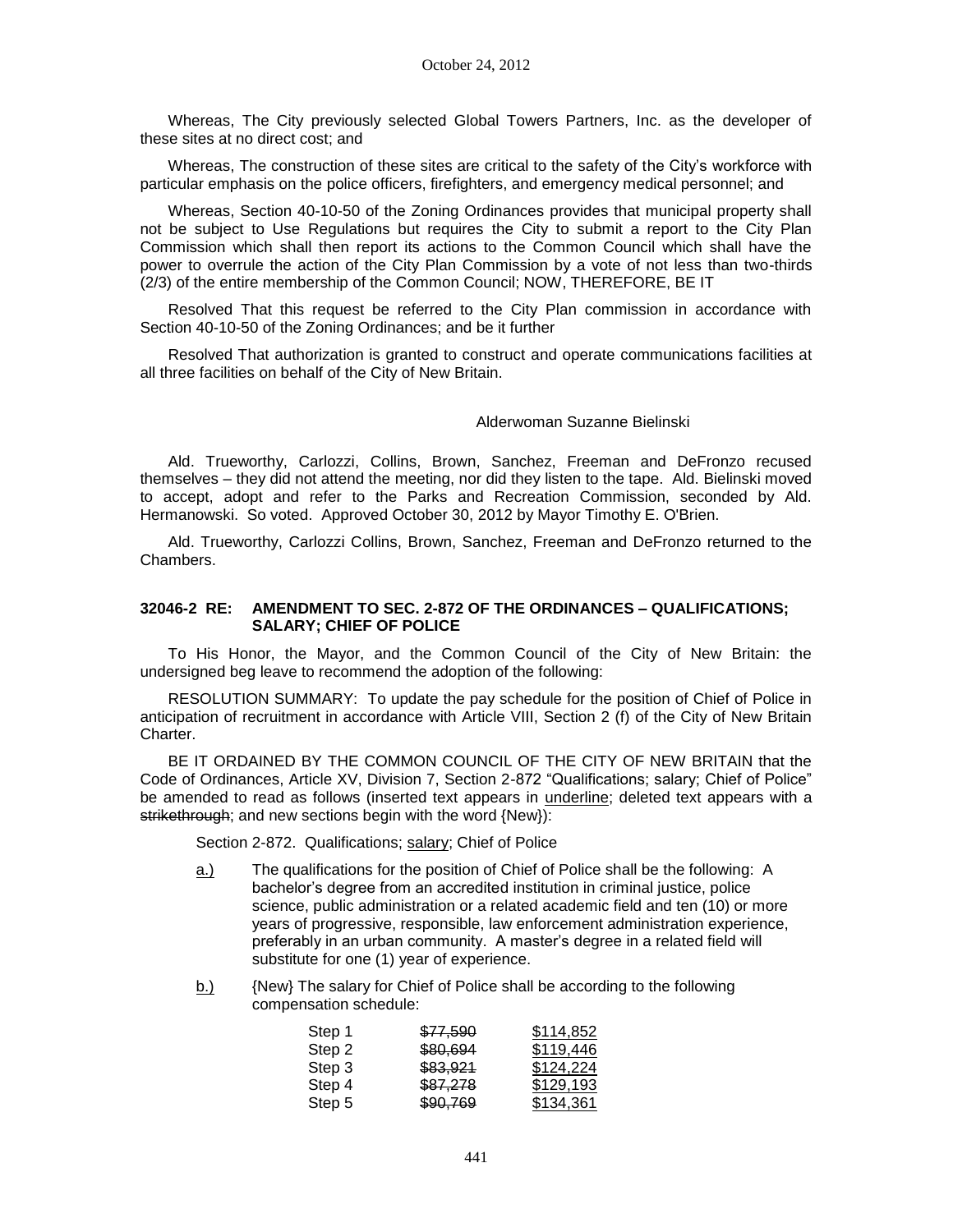| Step 6 | \$94,400  | \$139,735 |
|--------|-----------|-----------|
| Step 7 | \$98,176  | \$145,325 |
| Step 8 | \$102,103 | \$151,138 |
|        |           | .         |

An annual cost of living increase, if applicable, shall be adopted in the final, approved budget of a given fiscal year.

> Alderwoman Suzanne Bielienski Alderman Carlo Carlozzi Jr.

Ald. Bielinski moved to accept and refer back to the Consolidated Committee , seconded by Ald. Black. So voted. Approved October 30, 2012 by Mayor Timothy E. O'Brien.

### **32063-2 RE: AMENDMENT TO SEC. 15-76 OF THE ORDINANCES – TOWING AND IMMOBILIZATION OF MOTOR VEHICLES AGAINST WHICH THERE ARE OUTSTANDING PARKING CITATIONS**

To His Honor, the Mayor, and the Common Council of the City of New Britain: the undersigned beg leave to recommend the adoption of the following:

Resolution Summary: PURPOSE. To decrease the number of outstanding traffic tickets from five to three before a vehicle is subject to immobilization and towing.

BE IT ORDAINED BY THE COMMON COUNCIL OF THE CITY OF NEW BRITAIN that Section 15-76 of the Code of Ordinances, City of New Britain, be amended to read as follows (inserted text appears in underline; deleted text appears in strikethrough; new sections begin with the word [new]):

Sec. 15-76. Towing and immobilization of motor vehicles against which there are outstanding parking citations.

(a) Whenever any vehicle shall be found parked in violation of any provision of this Code, in addition to the issuance of a parking citation, such vehicle may be removed under the direction of the police department to an authorized garage in the city, and such removal shall be at the risk of the owner.

(b) Whenever any vehicle is found parked upon the streets and public grounds of the city and where there are three (3) five  $(5)$  or more municipal parking citations issued for a violation of any municipal traffic ordinance, rule or regulation upon such vehicle or against the owner of such vehicle, which are delinquent, unpaid, otherwise unsettled and uncontested, then a member of the police department may place or direct a person or persons so authorized by the chief of police to place an immobilization device upon such vehicle or, in the alternative, the member of the police department may remove and convey such vehicle by means of towing or otherwise, to a city lot, or he may order such person or persons so authorized by the chief of police to remove and convey such vehicle by means of towing, or otherwise, to an authorized garage.

(c) Once an immobilization device has been placed upon a parked vehicle, said device may not be removed or otherwise tampered with by anyone who has not been authorized to do so.

(d) The owner of any vehicle impounded or otherwise rendered immobile by application of a mechanical device shall have the right to contest impoundment or immobilization by application to the parking ticket appeals board in accordance with section 15-144 by application on forms prescribed by the commissioner of motor vehicles within ten (10) days from the date of the notice provided the owner in accordance with section 15-77.

Alderman Michael Trueworthy

Ald. Bielinski moved to accept and adopt, seconded by Ald. Trueworthy. So voted. Approved October 30, 2012 by Mayor Timothy E. O'Brien.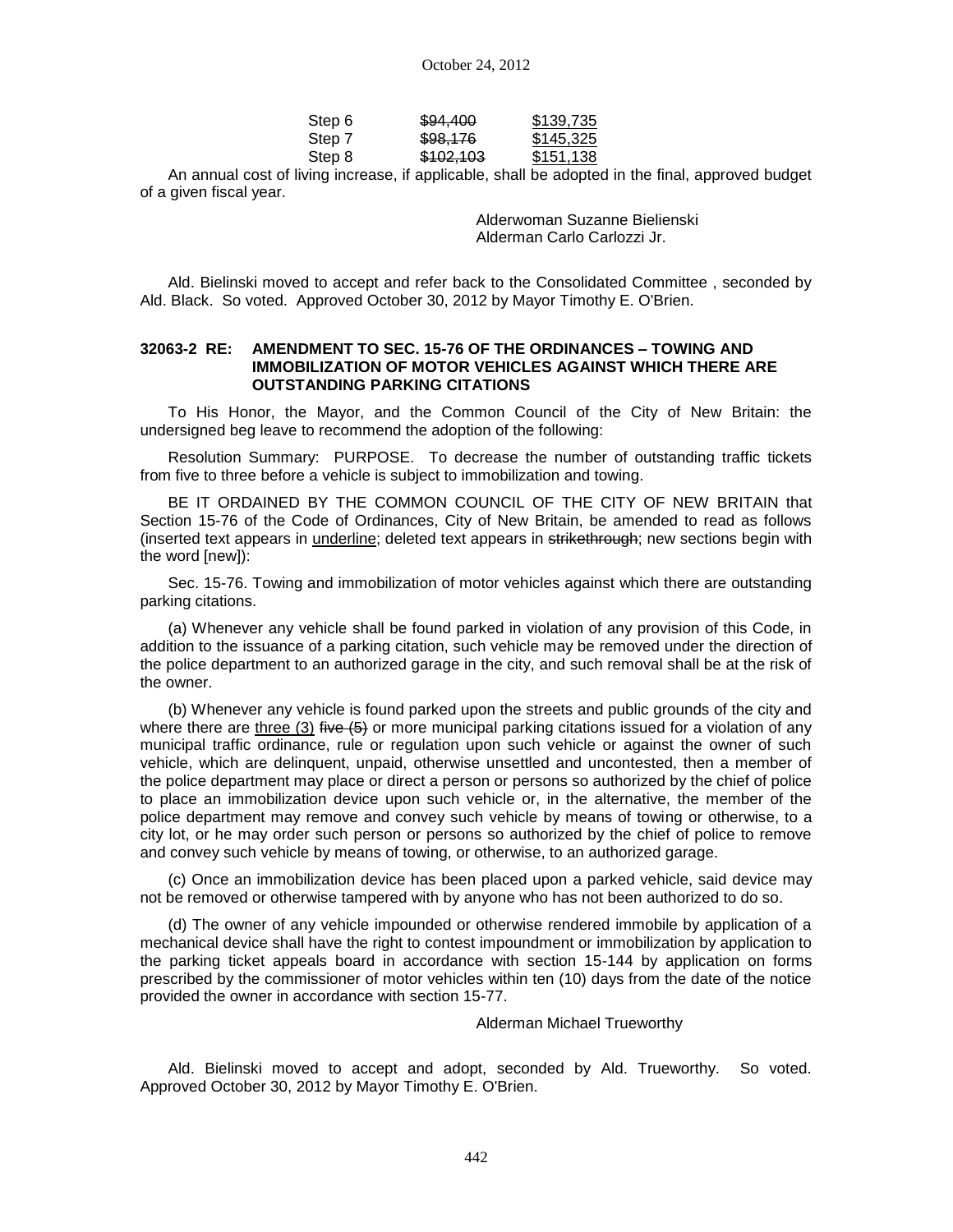# **RESOLUTIONS**

### **NEW BUSINESS**

### **32071 RE: RECEIPT OF GRANT FUNDING TO THE HEALTH DEPT. - \$56,954**

To His Honor, the Mayor, and the Common Council of the City of New Britain: the undersigned beg leave to recommend the adoption of the following:

Program Objective: to upgrade New Britain's preparedness for response to Bioterrorism (BT), other outbreaks of infectious disease and other public health emergencies. To have the infrastructure in place to perform mass vaccinations/dispensing for the entire population of the city. To prevent or minimize the effects of a public health emergency on the people of the City of New Britain.

Local Program Operation Department: Health, under the supervision of the Director.

Resolution Purpose: To approve the receipt of grant funding from the State of Connecticut for period 8/10/12 through 06/30/13.

WHEREAS; the State Department of Public Health has notified the City that funding has been awarded in the amount of \$56,954 for the period 8/10/12 through 6/30/13. THEREFORE, BE IT

RESOLVED, that The Mayor is authorized to sign any necessary and appropriate agreements in order to secure the use of such funds for said program. This approval may be so indicated by the Town Clerk signing and attesting to this resolution; and BE IT FURTHER

RESOLVED, that the amount of \$56,954 be appropriated into Special Revenue Fund #245, Bioterrorism Planning Program as follows:

| Public Health Preparedness (1)<br>Revenue: |                               |             |
|--------------------------------------------|-------------------------------|-------------|
| 245522130-4222                             | State of CT - BT              | \$56,954    |
| Expenditures:                              |                               |             |
| 245522130-5121                             | <b>Salaries</b>               | 13,455<br>S |
| 245522130-5231                             | Medicare                      | \$<br>4.709 |
| 245522130-5876                             | Administration                | \$<br>1,400 |
| 245522130-5611                             | <b>Office Supplies</b>        | \$<br>500   |
| 245522130-5337                             | Training & Education / Drills | \$<br>750   |
| 245522130-5331                             | <b>Professional Services</b>  | \$36,140    |
|                                            | <b>Total Expenditures</b>     | \$56,954    |
|                                            | Alderman Adam Platosz         |             |

Alderman David DeFronzo

Ald. Platosz moved to accept and adopt, seconded by Ald. DeFronzo. So voted. Approved October 30, 2012 by Mayor Timothy E. O'Brien.

### **32072 RE: AMENDMENT TO 2012 CONSOLIDATED PLAN TRANSFER OF FUNDS TO THE BADOLATO GARAGE SECURITY CAMERAS PROJECT - \$100,000**

To His Honor, the Mayor, and the Common Council of the City of New Britain: the undersigned beg leave to recommend the adoption of the following: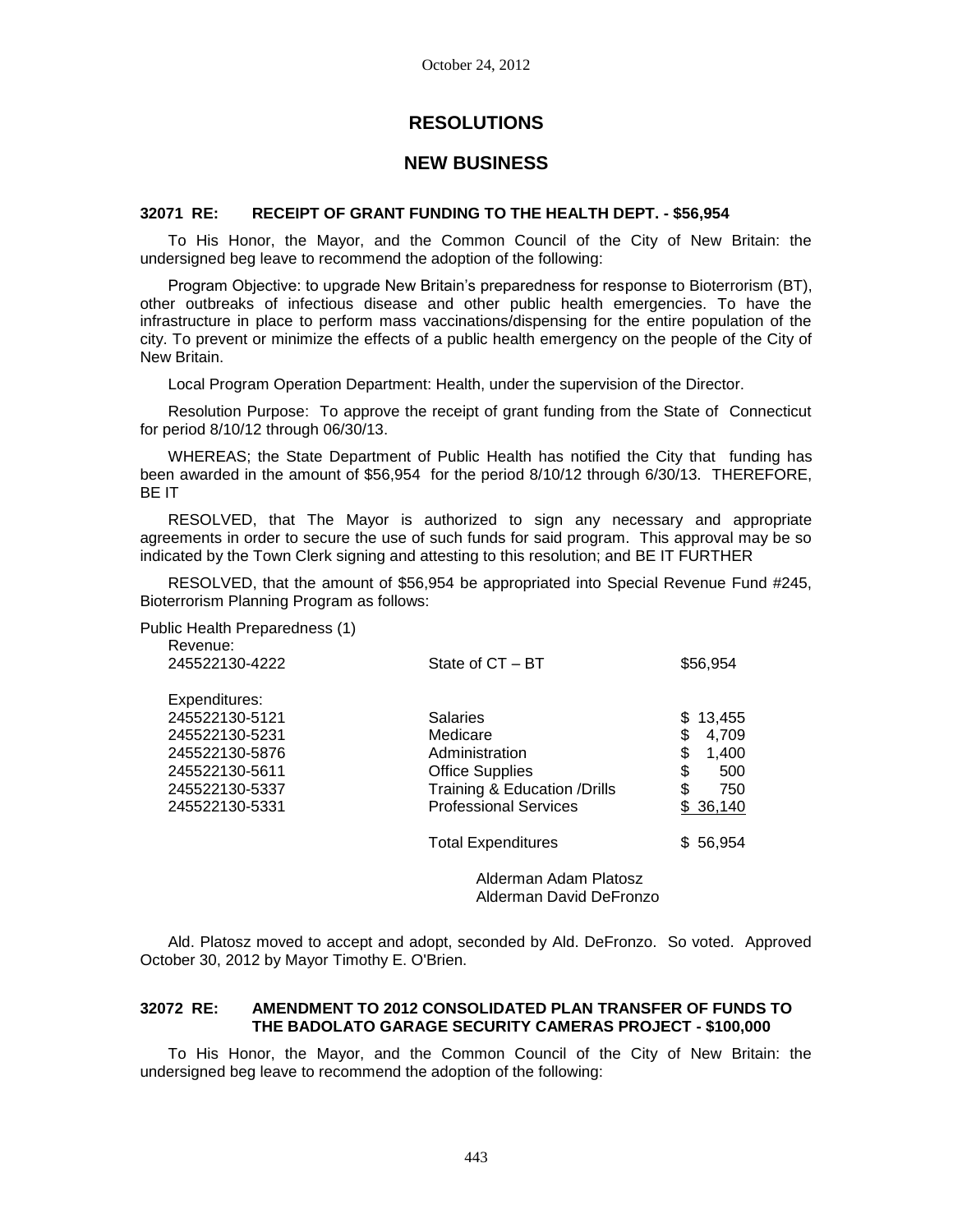WHEREAS, it has been proposed that a video surveillance system be installed in the Badolato Garage on the first three parking levels and at the exit/entrance areas to improve safety and security for the benefit of the residents of the Anvil Commons, and

Whereas, at its meeting of September 13, 2012, the Commission on Community and Neighborhood Development approved a Substantial Amendment to the 2012 Annual Consolidated Plan to transfer Community Development Block Grant Contingency funds in the amount of \$100,000 to the Badolato Garage Security Cameras Project, and

WHEREAS, public notice of the amendment was issued on September 17, 2012, to allow for public review and comment;

NOW, THEREFORE, BE IT RESOLVED, that the Common Council of the City of New Britain adopts a Substantial Amendment to the City of New Britain's 2012 Annual Consolidated Plan for the transfer of Community Development Block Grant Contingency funds in the amount of \$100,000 to the Badolato Garage Security Cameras Project.

> Alderman Carlo Carlozzi, Jr. Alderman Lawrence J. Hermanowski Alderwoman Eva Magnuszewski

Ald. Magnuszewski moved to accept and adopt, seconded by Ald. Hermanowski. So voted. Approved October 30, 2012 by Mayor Timothy E. O'Brien.

### **32073 RE: BUDGET AMENDMENT: SPECIAL REVENUE FUND #287 - \$5,000 – ADOLESCENT SYSTEM CAPACITY ASSESSMENT TOOL GRANT**

To His Honor, the Mayor, and the Common Council of the City of New Britain: the undersigned beg leave to recommend the adoption of the following:

Program Objective: Through this capacity building opportunity, the Association of Maternal & Child Health Programs (AMCHP) and the National Association of County & City Health Officials (NACCHO) aim to work with a cohort of local public health agencies and their partners to use a collective impact framework to improve adolescent health efforts in their communities. The funds are to be used by local health departments (LHDs) for implementation expenses related to piloting the tool.

#### BACKGROUND

Adolescence is a crucial developmental period characterized by marked physical, emotional and intellectual changes, as well as by changes in social roles, relationships and expectations, all of which are important for the development of the individual and provide the foundation for functioning as an adult.

Supporting the health and development of adolescents is a role taken on by state and local public health agencies. Assessment is one of the three core public health functions. From a public health perspective, strategic assessment leads to action and action leads to quality improvement. In 2003, AMCHP created the System Capacity Assessment Tool for Adolescent Health: A Public Health Improvement Tool as a tool and resource for state public health programs interested in assessing their current capacity to address adolescent health in six capacity areas. Working in partnership with NACCHO and a small group of local public health stakeholders, in 2011 AMCHP undertook a revision of the tool for use with local public health entities. The revised tool, renamed the ASC Tool, is ready to be piloted.

Recognizing that an adolescent health system capacity assessment is a dynamic, ongoing process undertaken to identify the strengths and needs of the public health system to address adolescent health, enable the establishment of mutual priorities and facilitate collaborative action planning to improve adolescent health status and quality of life, each of the pilot sites will have up to one year to pilot three of the ASC Capacity Areas.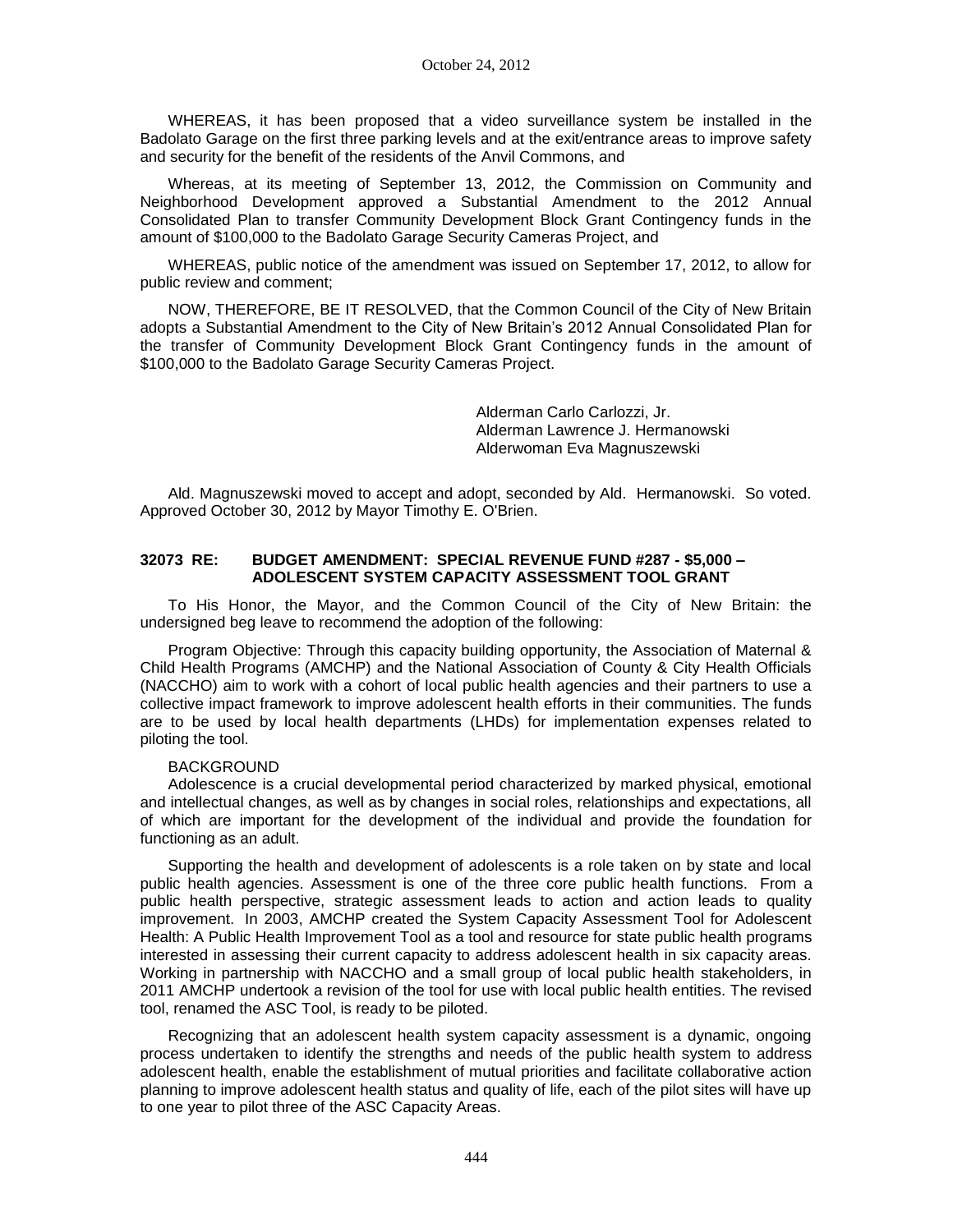### EXPECTATIONS OF THE PILOT SITES

The goals of this initiative are to:

- Invest funds to support the piloting of an adolescent capacity assessment tool by local public health practitioners;
- Nurture current or develop new adolescent health partnerships, particularly between state and local practitioners;
- Provide feedback and recommendations to support the final revision of the tool;
- Develop and implement quality improvement plans with the pilot sites, based on the assessment results; and, ultimately
- Build organizational capacity to address adolescent health.

Local Program Operation Department: Health, under the supervision of the director

Resolution Purpose: Accept funding for a new one year grant cycle. Total all income and expenditure activity reflecting authorized expenditure budget of \$5,000.

WHEREAS; the Association of Maternal & Child Health Programs (AMCHP) and the National Association of County & City Health Officials (NACCHO), has notified the City of New Britain that it has been awarded a grant in the amount of \$5,000 to pilot the Adolescent System Capacity Assessment Tool (ASC),

SO, THEREFORE BE IT RESOLVED; that the Special Revenue budget be amended for fund #287, by \$5,000 for the one year period of 7/01/12 through 6/30/13 for the purpose of reflecting the grant funding as follows:

| Revenues                                                   | Line Item      | <b>Budget Amount</b> |
|------------------------------------------------------------|----------------|----------------------|
| Adolescent System Capacity Assessment<br><b>Tool Grant</b> | 287522131-4232 | 5,000.00             |
|                                                            |                |                      |
| Expenditures                                               | Line Item      | Amount               |
| Description                                                | Account #      |                      |
| Meeting facilitation fees - Overtime                       | 287522131-5122 | 800.00               |
| Meeting facilitation fees - Misc.                          | 287522131-5897 | 1,000.00             |
| Meeting room rental                                        | 287522131-5440 | 250.00               |
| Food & beverage for meeting participants                   |                |                      |
| $(\$20/per \times 25$ participants = \$500)                | 287522131-5654 | 500.00               |
| Paper/Copying Supplies: (Ink, Paper)                       | 287522131-5659 | 500.00               |
| Flip charts (\$25/per $x = 2 = $50$ )                      | 287522131-5348 | 50.00                |
| Postage                                                    | 287522131-5610 | 200.00               |
| TOP Facilitator's Tool Kit and Resources                   | 287522131-5652 | 200.00               |
| Tool printing charges                                      | 287522131-5550 | 500.00               |
| Travel: (mileage)                                          | 287522131-5580 | 250.00               |
| Incentives                                                 | 287522131-5336 | 500.00               |
| <b>Office Supplies</b>                                     | 287522131-5611 | 250.00               |
| Total                                                      |                | 5,000.00             |

Alderman Adam Platosz Alderman David DeFronzo

Ald. Defronzo moved to accept and adopt, seconded by Ald. Platosz. So voted. Approved October 30, 2012 by Mayor Timothy E. O'Brien.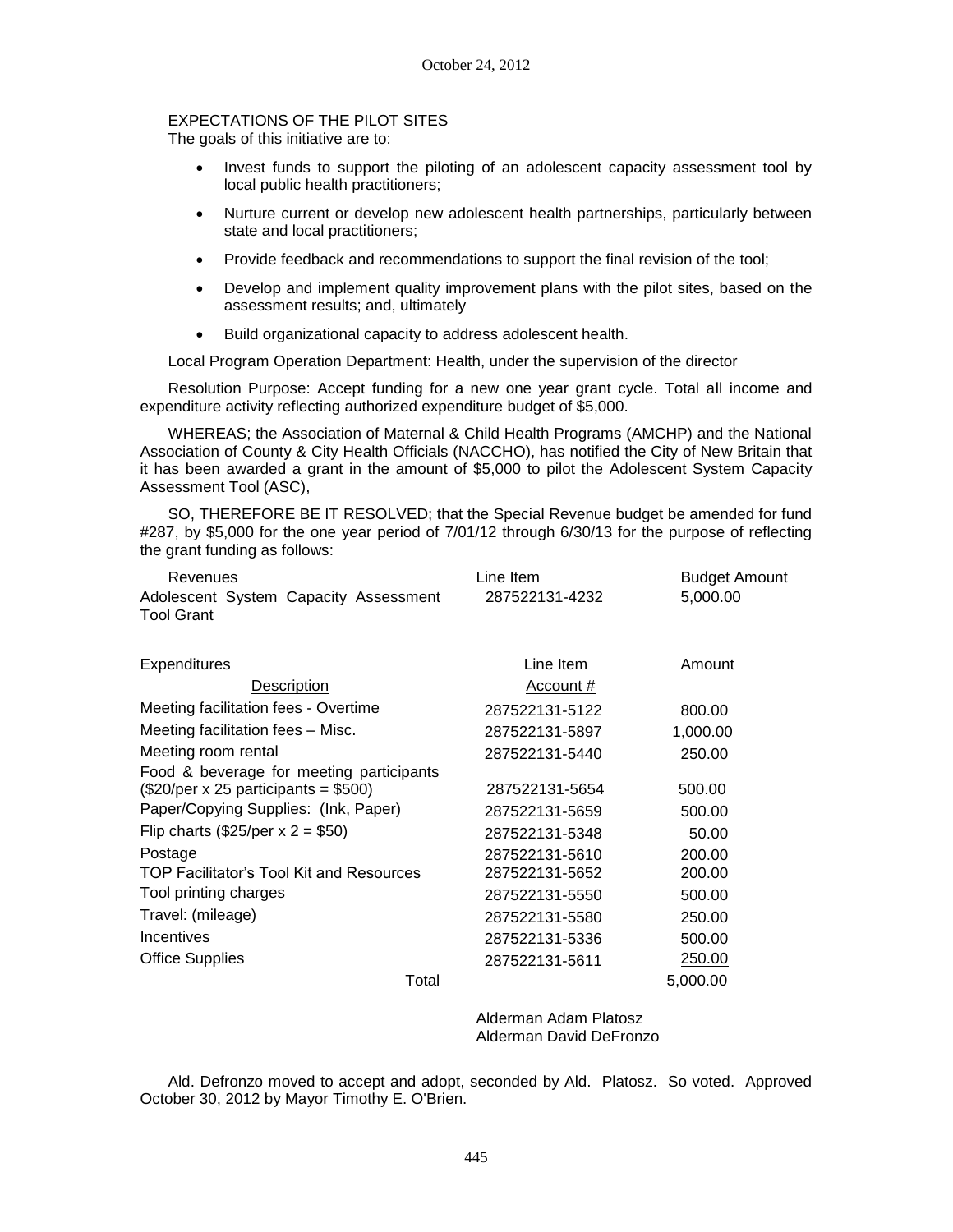### **31010-5 RE: AUTHORIZATION TO SIGN PROJECT GRANT AGREEMENT FOR BROOKSIDE ROAD BRIDGE, BRIDGE NO. 088012**

To His Honor, the Mayor, and the Common Council of the City of New Britain: the undersigned beg leave to recommend the adoption of the following:

WHEREAS, the existing bridge on Brookside Road was structurally deficient and in need of replacement;

WHEREAS, the Public Works Department, using its own forces, completed the bridge replacement in July, 2011 at a substantial savings over hiring a private contractor;

WHEREAS, the City of New Britain has received the Project Grant Agreement from the State of Connecticut which is for 32.97% (\$95,548.83) of the total project cost of \$286,772.32;

Be it RESOLVED, that Timothy O'Brien, Mayor, of the City of New Britain is authorized to sign the agreement "PROJECT GRANT AGREEMENT BETWEEN THE STATE OF CONNECTICUT AND THE CITY OF NEW BRITAIN UNDER THE LOCAL BRIDGE PROGRAM For Brookside Road over Willow Brook, Bridge No. 088012 State Project No. 9088-0012"

> Alderwoman Tonilynn Collins Alderwoman Eva Magnuszewski Alderman Carlo Carlozzi, Jr. Alderman Wilfredo Pabon Alderman Emmanuel Sanchez

Ald. Collins moved to accept and adopt, seconded by Ald. Pabon. So voted. Approved October 30, 2012 by Mayor Timothy E. O'Brien.

Ald. Bielinski was excused from the Chambers.

#### **32074 RE: ALLOWING THE COMMISSION ON HUMAN RIGHTS AND OPPORTUNITIES TO SOLICIT AND RECEIVE CONTRIBUTIONS – MARTIN LUTHER KING, JR. BREAKFAST**

To His Honor, the Mayor, and the Common Council of the City of New Britain: the undersigned beg leave to recommend the adoption of the following:

Resolution Summary: This resolution allows the Commission on Human Rights & Opportunities to solicit and receive contributions to sponsor the annual Breakfast/Assembly to commemorate the life and legacy of Dr. Martin Luther King Jr. on Monday, January 21, 2013, sponsored by Mayor Timothy O'Brien and the New Britain Commission on Human Rights and Opportunities.

WHEREAS; Dr. Martin Luther King, Jr. dedicated his life to equality, social justices and opportunities for all and through his legacy he continues to challenge us in becoming better citizens in the never-ending work he so strongly strived for; and

WHEREAS;this is a day to pay tribute to this great champion who through his teachings continues to guide and inspire us today remembering the ideals for which he fought calling our nation to live up to its founding principles of life, liberty, and the pursuit of happiness for all its people; and

WHEREAS;this is a peoples holiday and we are called on this holiday, not merely to honor Dr. King, but to come together in a vibrant spirit and solidarity, whether you are African-American, Hispanic or Native American, whether you are Caucasian or Asian-American you are part of the great dream King had for all America; and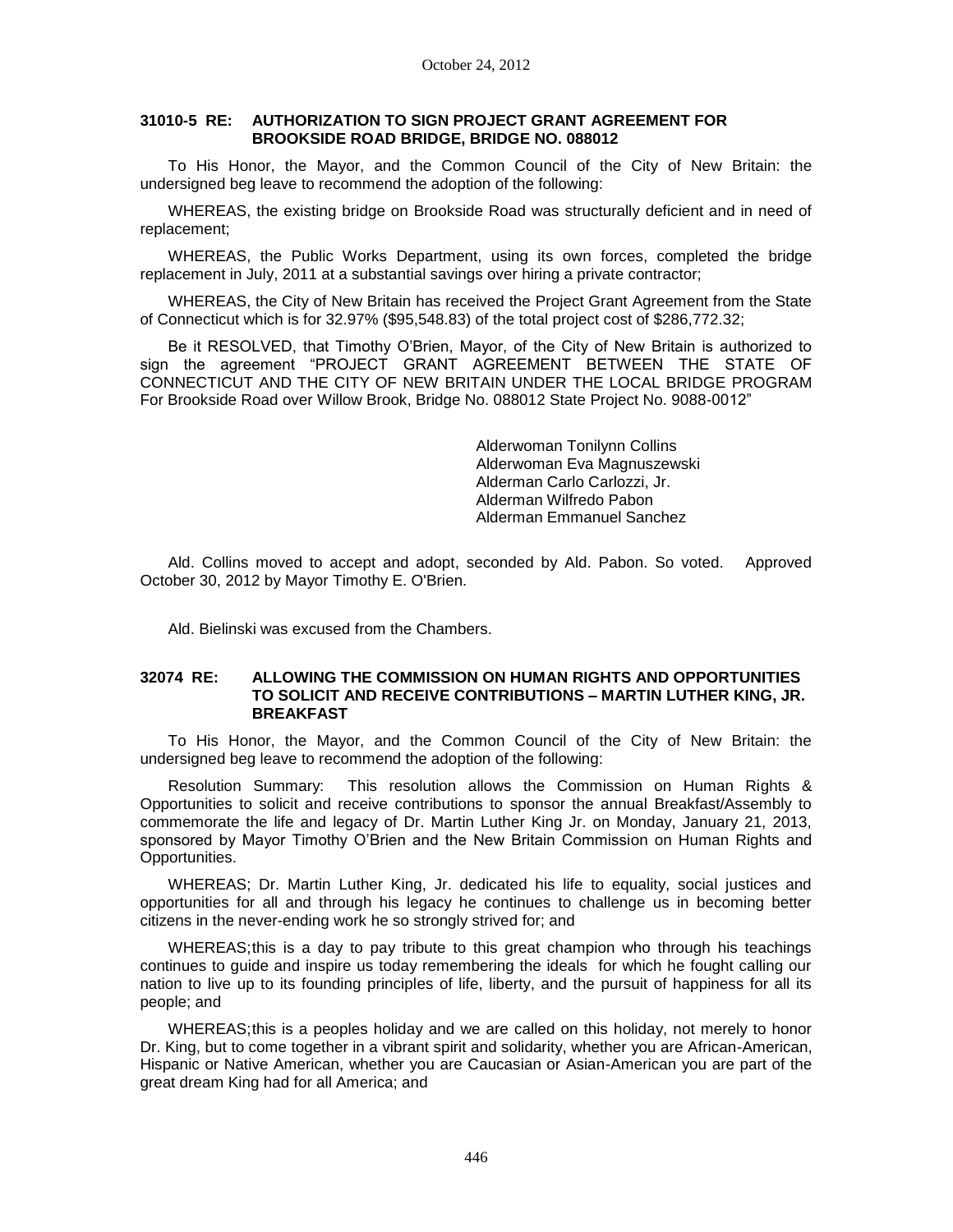WHEREAS;the Commission on Human Rights and Opportunities solicits and receives donations from the community and its businesses to defray the associated expenses to sponsor the annual Breakfast/Assembly in commemoration of the Dr. Martin Luther King Jr. National Holiday on Monday, January 21, 2013 NOW, THEREFORE, BE IT

RESOLVED: that the Common Council hereby authorizes Mayor Timothy O'Brien, through the Commission on Human Rights & Opportunities, to solicit the necessary financial support to defray the breakfast/program expenses, and that upon receipt, be placed in an appropriate revenue and expenditure account established by the Finance Department under the administrative power of the Commission on Human Rights and Opportunities, as outlined below:

Revenues: #265521101-4476 Expenditures: #265521101-5336 \$2,000 \$2,000

Alderwoman Tonilynn Collins

Alderman Rha-Sheen Brown

Ald. Collins moved to accept and adopt, seconded by Ald. Pabon. So voted. Approved October 30, 2012 by Mayor Timothy E. O'Brien.

### **31885-3 RE: PROVIDING A PARTIAL ABATEMENT OF REAL ESTATE PROPERTY TAXES FOR POLAMER PRECISION BY FIXING THE ASSESSMENT**

To His Honor, the Mayor, and the Common Council of the City of New Britain: The undersigned beg leave to recommend the adoption of the following:

Resolution Summary: PURPOSE. To provide a partial abatement of real estate property taxes by fixing the assessment.

BE IT ORDAINED BY THE COMMON COUNCIL OF THE CITY OF NEW BRITAIN

WHEREAS, Section 12-65b of the Connecticut General Statutes permits a municipality and property owner to by agreement modify the percentage of assessment for calculation of the payment of taxes for a period of not more than seven (7) years if the cost of improvements constructed on the property is in excess of three million dollars; and

WHEREAS, Resolution No. 31885-2 authorized the Mayor on behalf of the City of New Britain to execute a Purchase and Sales Agreement with Polamer Precision for the purchase of forty-four *eight* acres at Pinnacle Business Park to construct an advanced aerospace manufacturing facility; and

WHEREAS, Once the Project is completed, a building in excess of 150,000 square feet will have been constructed; and

WHEREAS, The cost of real property improvements related to said construction exceeds \$3,000,000.00 and will meet all the eligibility criteria for fixing of assessments under the provisions of Section 12-65b of the Connecticut General Statutes; and

WHEREAS, This construction will expand the economic base of the City and result in a number of high wage manufacturing positions; and

WHEREAS, Polamer Precision and the City of New Britain have proposed entering into a Tax Assessment Modification Agreement for a period not to exceed six (6) years; and

WHEREAS, the Common Council of the City of New Britain deems a Tax Modification Agreement to be in the best interests of the City of New Britain; now, therefore, be it

RESOLVED, That Timothy E. O'Brien, Jr., Mayor, be and is hereby authorized to execute a Tax Assessment Modification Agreement on behalf of the City of New Britain with Polamer Precision; and be it further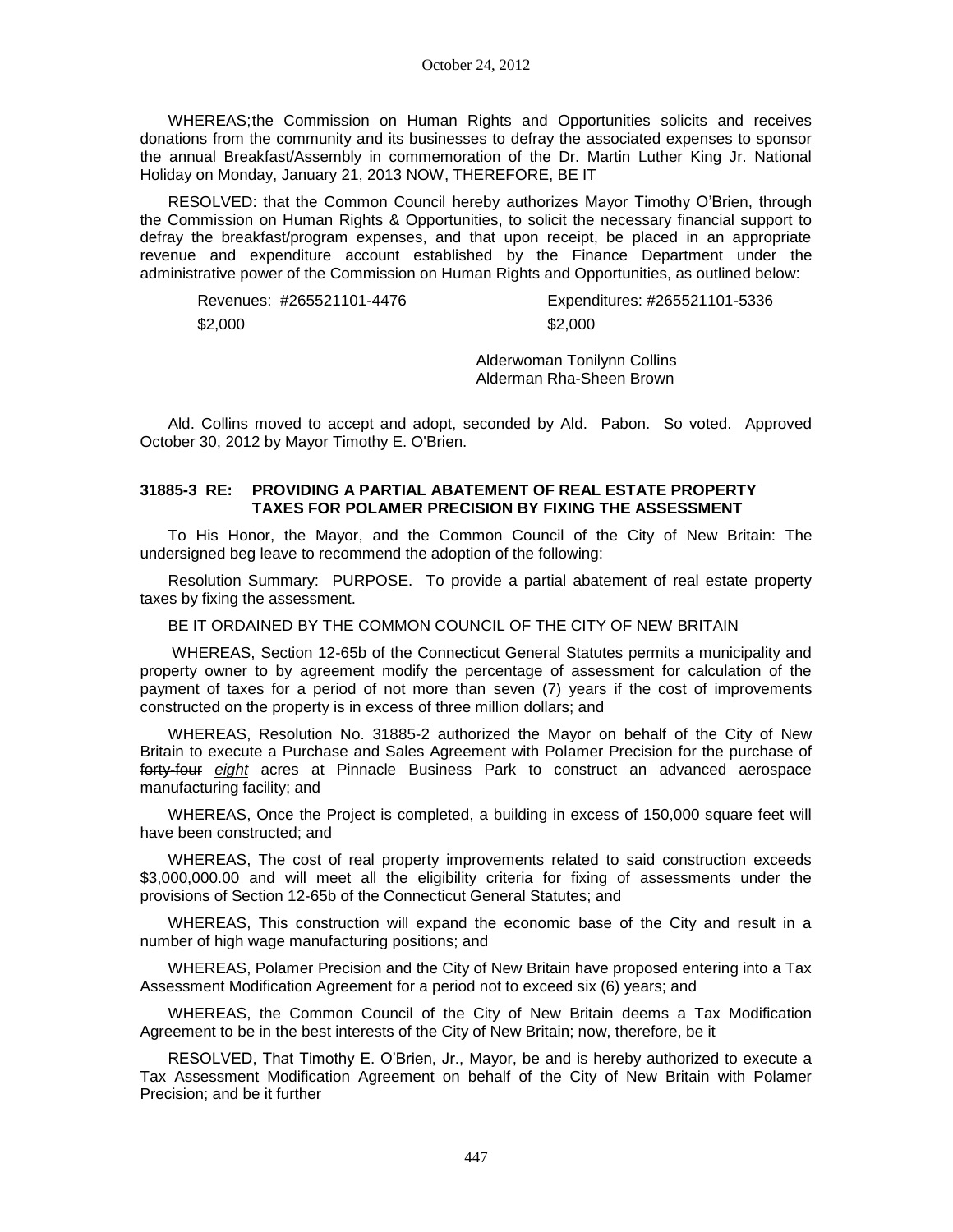RESOLVED, that the Common Council finds that the creation of high-wage manufacturing jobs in the city, of the kind to be at the Polamer Precision factory in the city, meets the requirement of the cost-benefit standards of the city Living Wage ordinance, and that, therefore, the Common Council waives applicability of the Living Wage ordinance for the economic development assistance provided in this resolution.

> Alderman Michael Trueworthy President ProTem

Ald. Trueworthy moved to accept and adopt, seconded by Ald. Collins. So voted. Approved October 30, 2012 by Mayor Timothy E. O'Brien.

### **32078 RE: BUDGET TRANSFER - \$4,000 – CLEAN AND LIEN CITY PROPERTIES**

To His Honor, the Mayor, and the Common Council of the City of New Britain: the undersigned beg leave to recommend the adoption of the following:

WHEREAS, the city conducts "Clean and Lien's" on certain blighted properties which the owners have refused to clean on their own. Much of these "Cleans" have been, and can continue to be funded with HUD money. However, a small percentage of the properties fall outside of lowto moderate Census tracks thereby prohibiting the city from using those federal funds.

WHEREAS, once the blighted property has been cleaned, the owner is billed for the cost plus a \$250 fine. If the invoice is paid, it will go into the General Fund revenue. If it is not paid, a lien is placed on the property for revenue to be recognized at some future date.

WHEREAS, currently there are no funds budgeted for this type of expenditure, THEREFORE, BE IT,

RESOLVED, that monies be transferred within the FY 2012-2013 General Fund budget for this purpose as follows:

| TO:<br>001106001-5855   | City Plan Contractor Expenditures | \$4,000 |
|-------------------------|-----------------------------------|---------|
| FROM:<br>001625101-5871 | Contingency                       | \$4,000 |
|                         | Alderman Michael Trueworthy       |         |

Alderman Michael Trueworthy President ProTem

Ald. Trueworthy moved to accept and adopt, seconded by Ald. Collins. So voted. Approved October 30, 2012 by Mayor Timothy E. O'Brien.

Ald. Bielinski returned to the Chambers.

Ald. Trueworthy moved the Council enter into Executive Session to discuss contract negotiations regarding item 32069, and labor negotiations regarding 32075, and that they be accompanied by the Mayor, the Corporation Counsel, the Parks and Recreation Director, and the Chairman of the Parks and Recreation Commission in regard to 32069, and the Mayor, the Corporation Counsel and the Personnel Director in regard to 32075. Motion seconded by Ald. Bielinski. Roll call vote – all members voted in favor.

Executive Session began at 8:29 p.m.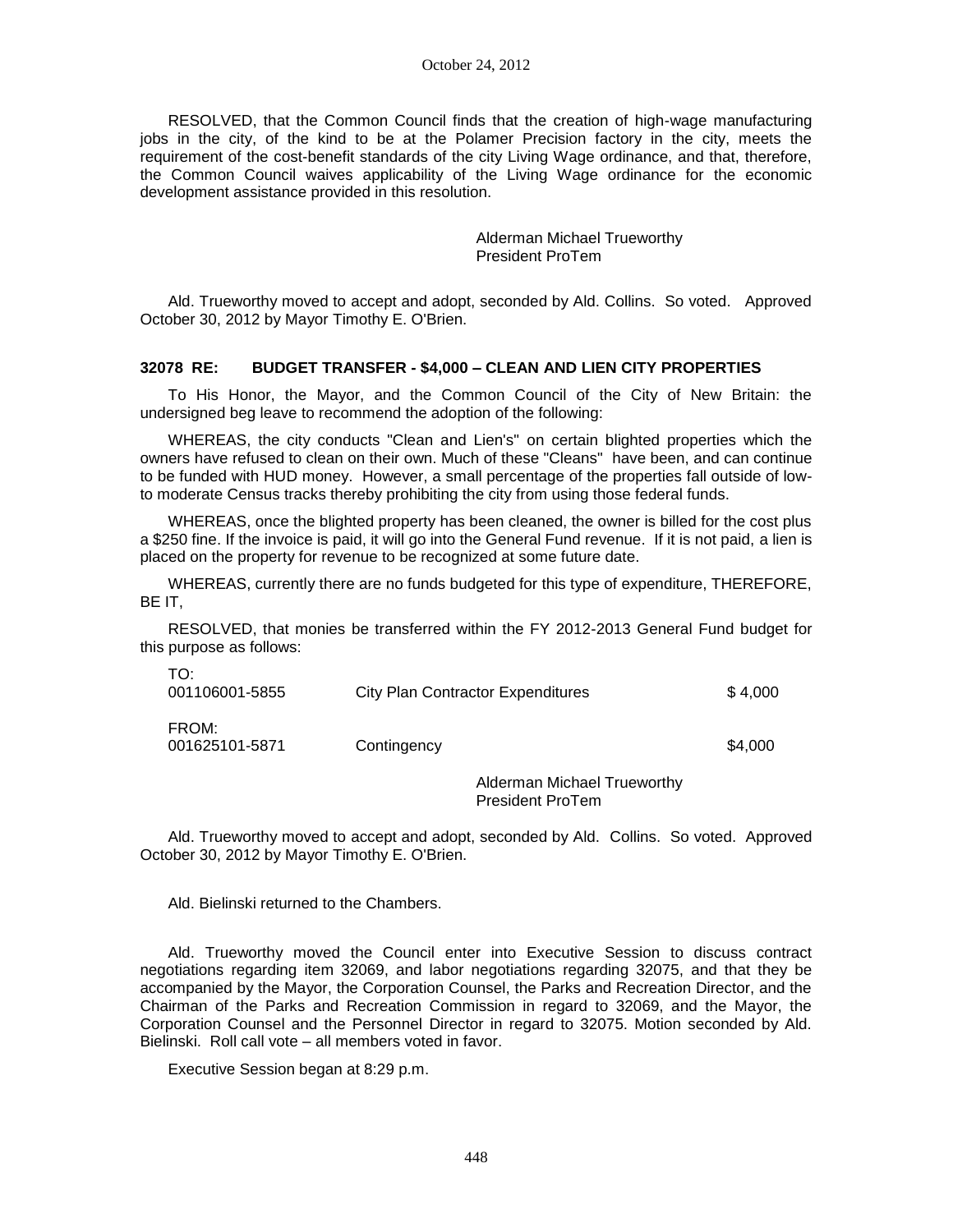The Council voted to return to regular order at 9:26 p.m. on motion of Ald. Trueworthy, seconded by Ald. Pabon.

### **REPORT OF THE MAYOR**

### **32069 RE: COSTCO WHOLESALE CORPORATION**

To the Common Council of the City of New Britain: the undersigned beg leave to report the following:

A report updating the status of the proposed Costco Wholesale Corporation to be located at 405 Hartford Road, New Britain, Conn.

This report will be presented in Executive Session.

Mayor Timothy O'Brien

Ald. Trueworthy moved to accept, seconded by Ald. Bielinski. So voted. Approved October 30, 2012 by Mayor Timothy E. O'Brien.

### **RESOLUTION**

### **32075 RE: APPROVAL OF AGREEMENT BETWEEN THE CITY AND UE LOCAL 222 – TELECOMMUNICATORS**

To His Honor, the Mayor, and the Common Council of the City of New Britain: the undersigned beg leave to recommend the adoption of the following:

APPROVAL OF AGREEMENT BETWEEN THE CITY OF NEW BRITAIN AND UE LOCAL 222, CILU/CIPU, CILU#25 - TELECOMMUNICATORS

WHEREAS, The City of New Britain and Local 222 have concluded negotiations and reached a tentative agreement for a collective bargaining agreement covering the period July 1, 2010 to December 31, 2013; and

WHEREAS, Local 222 members have ratified the tentative agreement; and

WHEREAS, Action is required by the Common Council of the City of New Britain in accordance with Ordinances of the City of New Britain and Connecticut General Statutes; Now, Therefore Be It

RESOLVED, That the proposed agreement between the City of New Britain and Local 222 be and hereby is approved by the Common Council of the City of New Britain.

### Alderwoman Suzanne Bielinski

Ald. Trueworthy moved to accept and adopt, seconded by Ald. Bielinski. So voted. Approved October 30, 2012 by Mayor Timothy E. O'Brien.

There being no further business to come before the Council, Ald. Trueworthy moved to adjourn, seconded by Ald. Giantonio. So voted. Meeting adjourned at 9:29 p.m.

ATTEST: Peter J. Denuzze, City Clerk